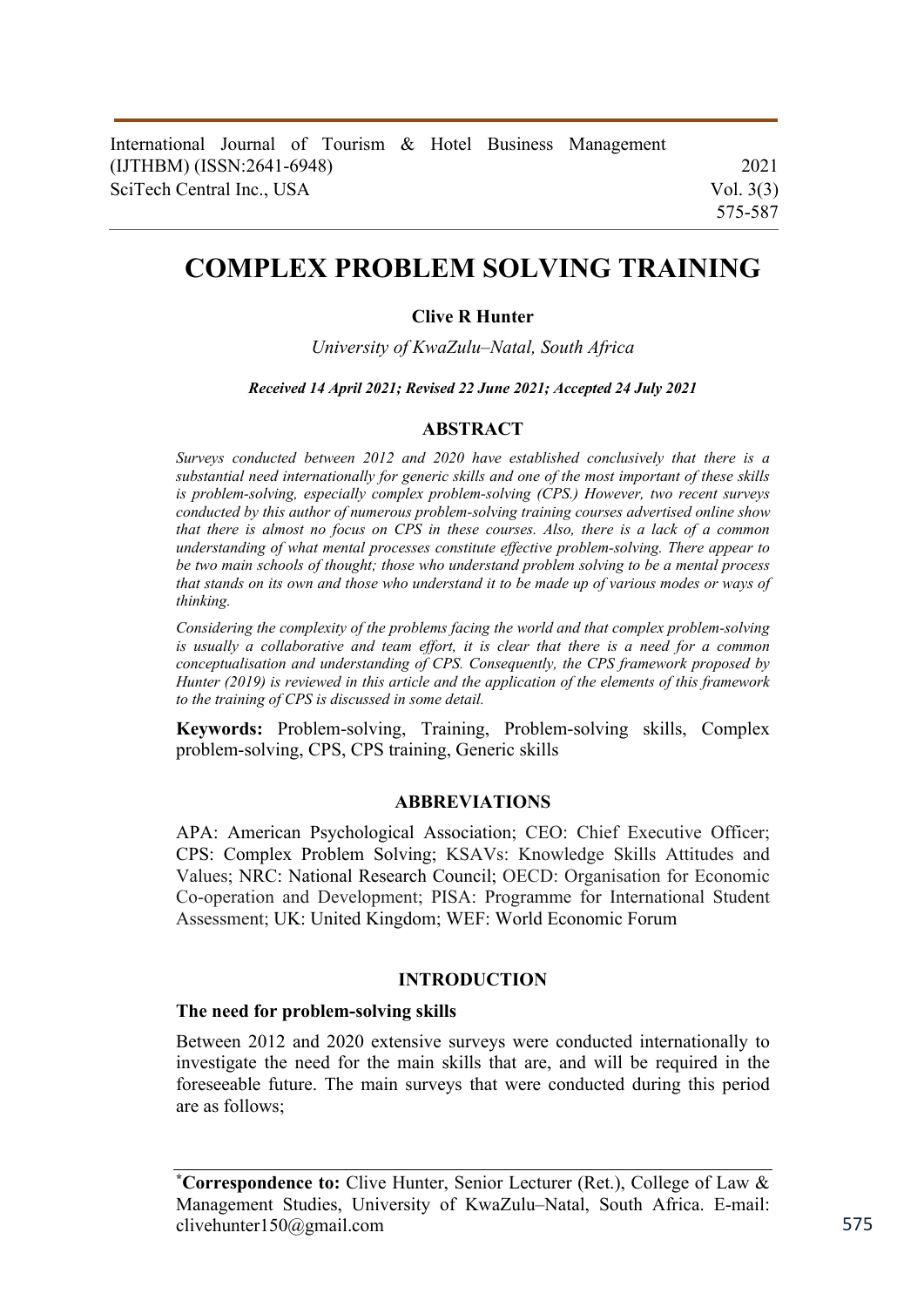National Research Council (NRC) Education for Life and Work: Developing Transferable Knowledge and Skills in the 21st Century (2012)

 World Economic Forum (WEF) The Future of Jobs: Employment, Skills and Workforce

- Strategy for the Fourth Industrial Revolution (2016)
- World Economic Forum Future of jobs report (2018)
- Hewlett Foundation 21<sup>st</sup>-Century Competencies and Their Impact: An Interdisciplinary Literature Review (2016)
- Bloomberg Job Skills Report (2016)
- Pearson Survey report The Future of Skills: Employment in 2030 (2017)
- UK Department for Education Employer Skills Survey Report (2018)
- Brookings Institute survey report, Education system alignment for 21st century skills (2018)

Hunter (2019, 2020) analysed the findings of these surveys and found that the main skills indicated by them are,

- 1. Problem-solving (including complex problem solving),
- 2. The ability to learn,
- 3. Critical thinking,
- 4. Analytical thinking and
- 5. Systems thinking.

In addition to the above reports, the WEF Future of Jobs Report of 2020 lists the top five skills indicated by its latest survey as follows:

- 1. Analytical thinking and innovation,
- 2. Active learning and learning strategies,
- 3. Complex problem-solving,
- 4. Critical thinking and analysis and
- 5. Creativity, originality and initiative

## **Problem-solving training courses**

The surveys mentioned above clearly indicate that there is a substantial need for problem-solving skills, especially complex problem-solving skills and the question arises as to what is being done to train people in these skills. Consequently, during 2019 Hunter conducted a survey to investigate problem solving courses advertised online (Hunter, 2019, 2020.) In March 2021 he conducted a similar, survey to determine whether any changes had taken place since 2019.

## **Method**

The sampling method used in both surveys was to select the first usable advertisements for problem-solving courses available online. The main aspects covered by each course were recorded on a spreadsheet and analysed.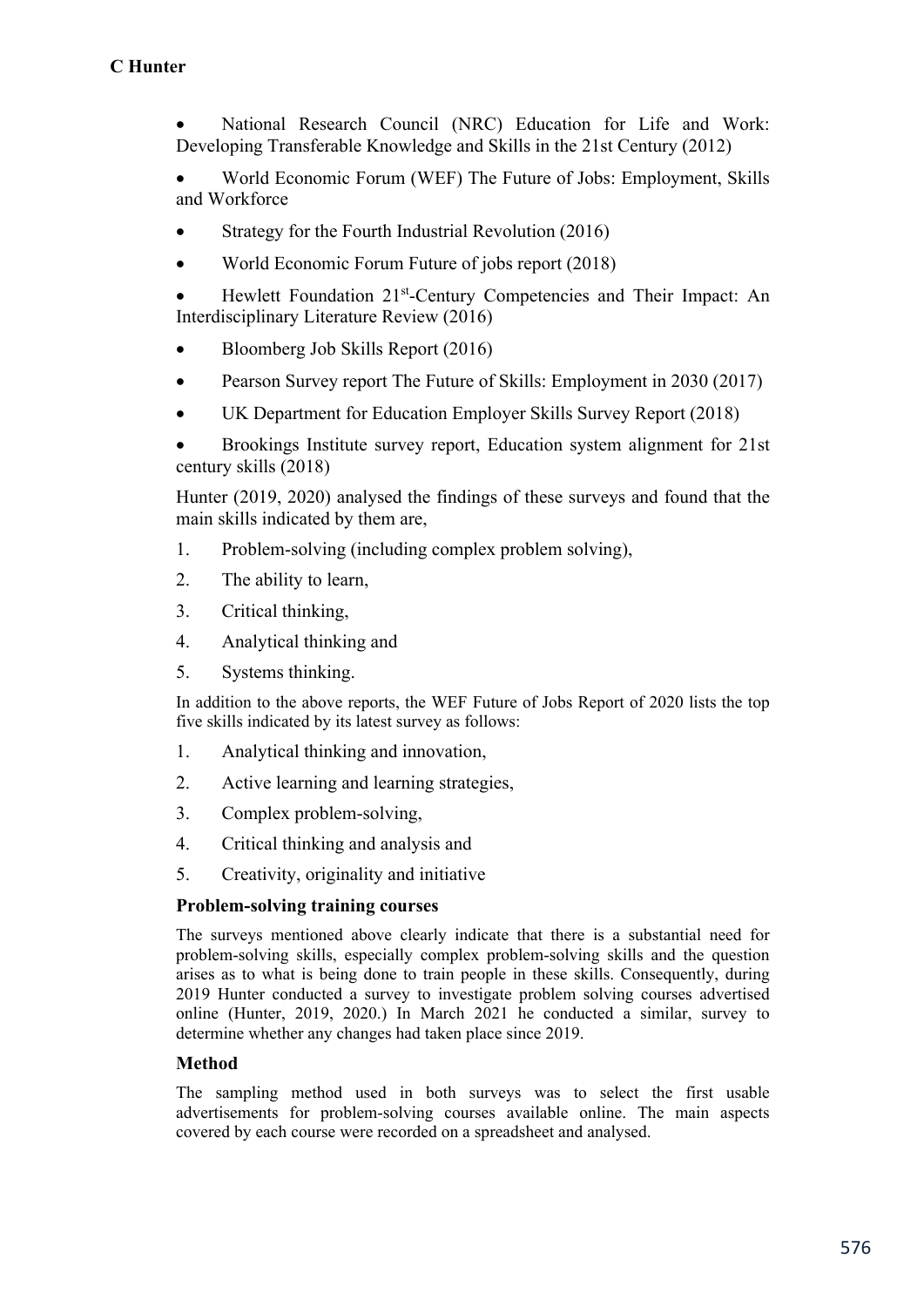# **Results**

**Table 1** lists the four most frequent aspects of problem-solving dealt with by the courses in both surveys and shows the number of these courses that focused on each of these aspects. The number of courses analysed in each survey was 107.

| <b>ASPECTS OF PROBLEM-</b><br><b>SOLVING</b> | 2021 | 2019 |
|----------------------------------------------|------|------|
| Steps in the problem-solving process         | 62   | 52   |
| Analytical thinking                          |      | 69   |
| Creative thinking                            | 58   | 69   |
| Critical thinking                            |      | 34   |

| Table 1: Number of courses focusing on aspects of problem solving. |  |  |  |  |  |  |  |
|--------------------------------------------------------------------|--|--|--|--|--|--|--|
|                                                                    |  |  |  |  |  |  |  |

*Source: Author processed from spreadsheet of results.* 

Note that **Table 1** shows that the number of courses focusing on the steps in the problem-solving process increased from 52 to 62. Other notable changes between the two surveys are that;

- Courses offered by universities decreased from 50 to 5,
- Courses offered by private institutions increased from 57 to 102,
- In-Person courses decreased from 96 to 69
- Virtual courses increased from 11 to 40.
- Blended (in-person combined with virtual) courses increased from 0 to 11.

Only 6 problem-solving courses included systems thinking in the 2019 survey and none in the 2021 survey. However, systems thinking courses were advertised separately. Another relevant finding of both of these surveys is that the duration of most of the courses was two days.

# **THE CONCEPT OF PROBLEM-SOLVING**

The APA Dictionary of Psychology defines problem-solving as,

"The process by which individuals attempt to overcome difficulties, achieve plans that move them from a starting situation to a desired goal, or reach conclusions through the use of higher mental functions, such as reasoning and creative thinking."

The higher mental functions relating to complex problem-solving are referred to in this article as modes of thinking, of which a number have been referred to above. It is clear from the skills surveys and both the training course surveys that there is a substantial variation in the concepts of problem-solving. For example, the WEF Future of Jobs reports list problem-solving and various modes of thinking such as systems thinking and critical thinking separately, which implies that those modes of thinking are not considered to be part of problem-solving. On the other hand, all the problem-solving courses focused on a few specific aspects of problem-solving such as the steps and one or two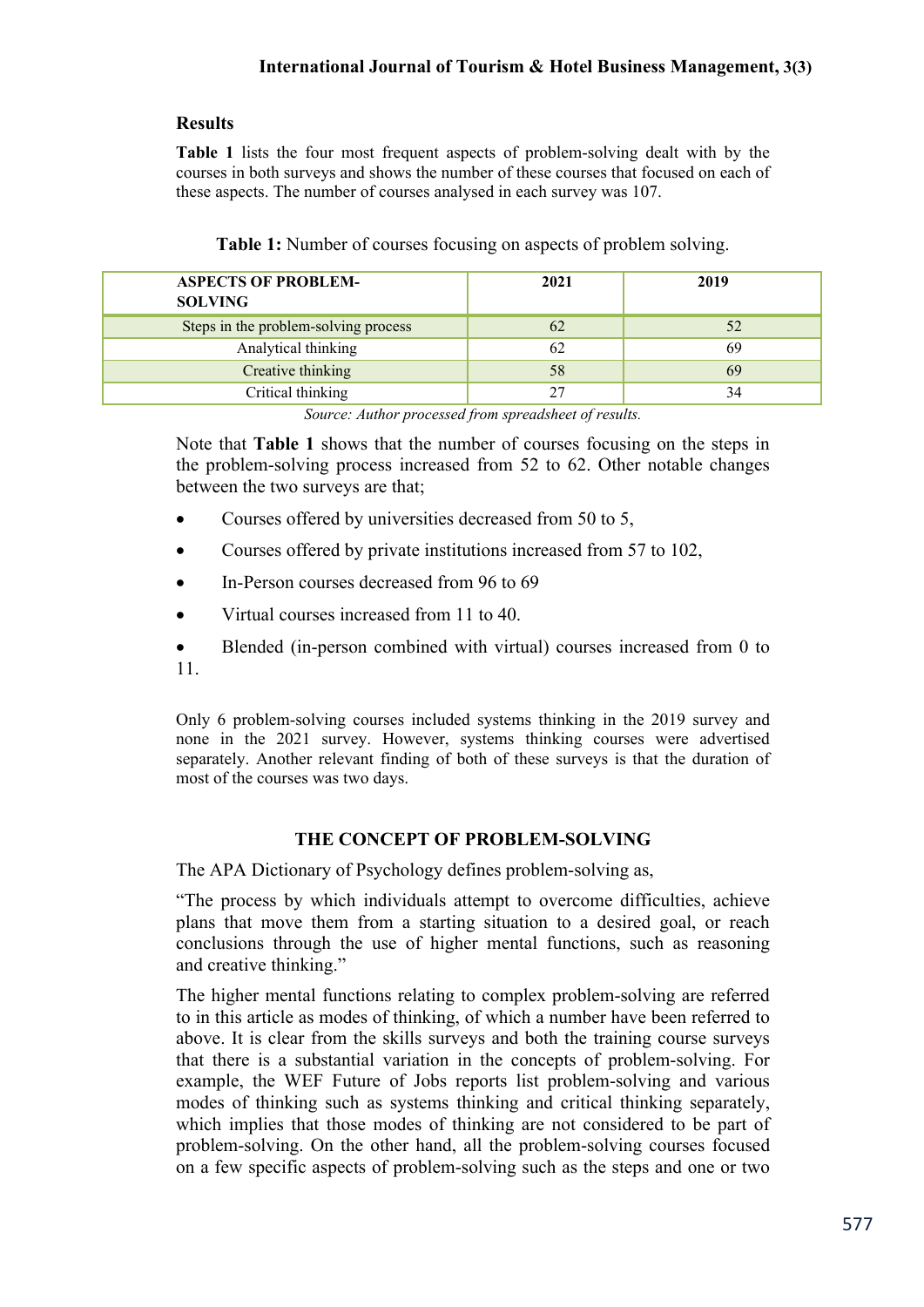modes of thinking, which implies that, in relation to training, these aspects were considered to be an integral part of problem solving. However, the problem-solving courses differed substantially in the aspects of problem solving on which they focused.

The question therefore arises as to whether complex problem-solving (CPS) is a mental function that stands on its own or whether it is made up of various modes of thinking and, if so, which modes constitute CPS.

Frensch & Funke, (2014) state, "According to our definition, CPS occurs to overcome barriers between a given state and a desired goal state by means of behavioural and/or cognitive multistep activities." They also explain that the state of the system in which a complex problem exists is dynamic and there is a lack of transparency in the sense that the relationships between the various elements of the problem cannot be easily detected. They point out that CPS involves the problem solvers' "cognitive, emotional, personal and social abilities and knowledge."

Also, the 2016 WEF Future of Jobs report defines CPS as, "The ability to generate or use different sets of rules for combining or grouping things in different ways."

Hunter (2019) summarizes the main aspects of CPS reported in the research literature as follows;

A complex problem exists in the context of an environment.

A complex problem can be defined as the gap between the current state and the desired or goal state.

- There are a number of goals that could be in conflict with each other.
- The goal state is achieved by means of multi-step activities.
- The CPS process involves systems thinking.
- The CPS process and the skills, abilities and knowledge involved should be viewed and studied holistically.

The CPS process is influenced by the solver's cognitive, emotional, personal, and social abilities and knowledge.

## **THE PROPOSED CPS FRAMEWORK**

The proposed complex problem-solving framework explained below is mainly derived from:

 The findings of the skills surveys conducted by the WEF and other organizations,

 The definitions of CPS by Frensch & Funke (2014) and the WEF Future of Jobs report (2016),

- The main aspects of CPS reported in the literature (as listed above),
- The results of the online training course survey conducted by Hunter during 2019 and
- The practicality of training and applying the elements of the framework.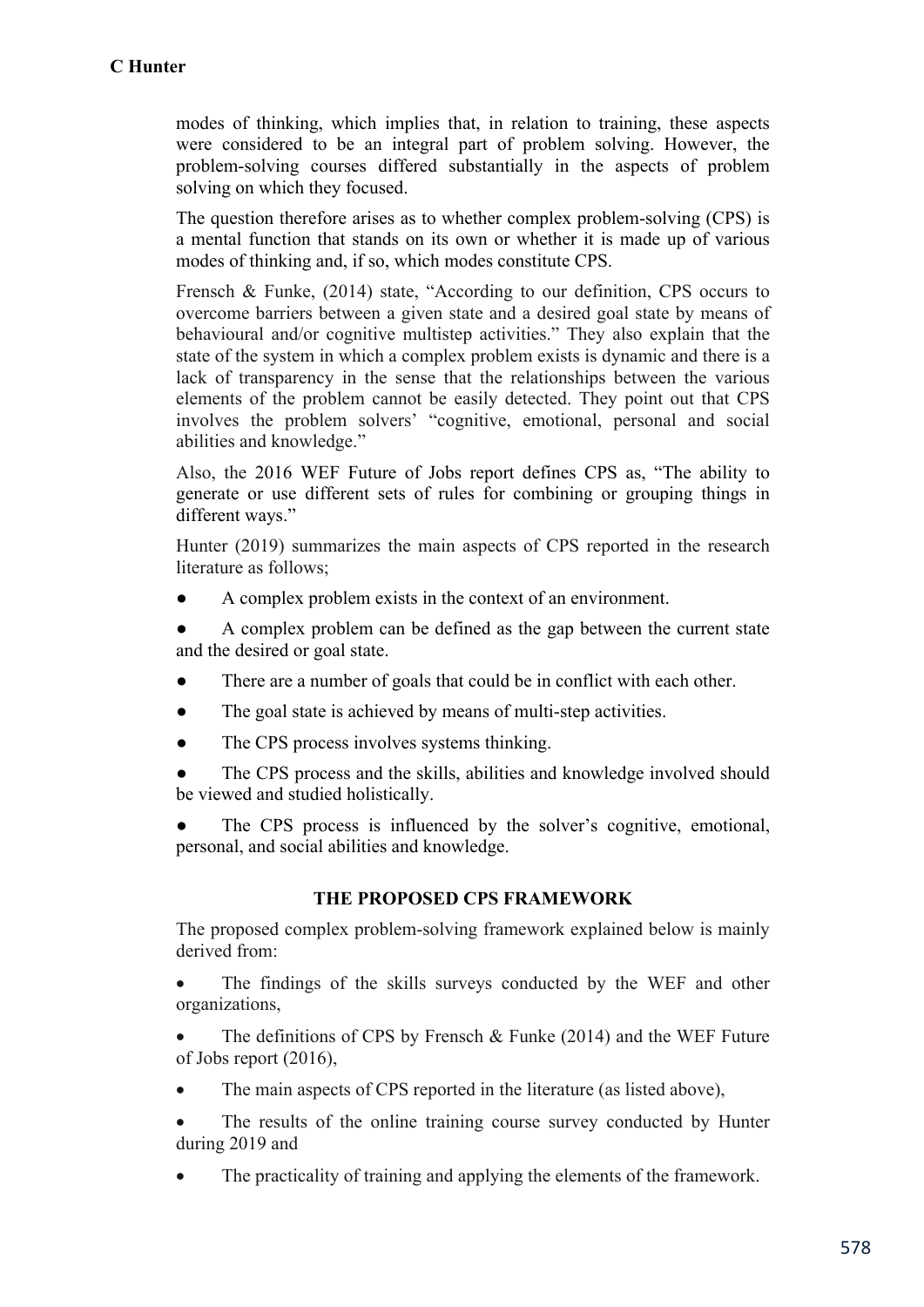It is proposed that CPS consists of the steps in the problem-solving process, five modes of thinking and the problem solver's emotions, feelings, intuitions and insights.

The problem-solving steps form the core of the framework and the other elements feed into the process where appropriate. The arrows do not indicate direct causal relationships between the various elements but that they can be integrated in numerous ways depending on the nature of the problem and the step in the problem-solving process.



**Figure 1:** The proposed Framework for Complex Problem Solving (Hunter, 2019.)

A big advantage of the proposed framework is that each of its elements is extensively researched both theoretically and practically. As discussed above, many of the elements of the framework are already dealt with in various combinations in existing problem-solving training courses so a certain amount of integration is already taking place. The following are brief explanations of the five modes of thinking, emotions, feelings, intuition and insight. The steps are then explained in the context of applying the proposed framework for the implementation of a CPS training programme.

#### **THE MODES OF THINKING**

#### **Analytical Thinking**

Wilson (2016) explains that analyzing is, "Breaking materials or concepts into parts, determining how the parts relate to one another or how they interrelate, or how the parts relate to an overall structure or purpose." This has been the main approach to understanding and solving problems for hundreds of years and has formed the basis of the scientific method that has resulted in thousands of amazing inventions and technologies.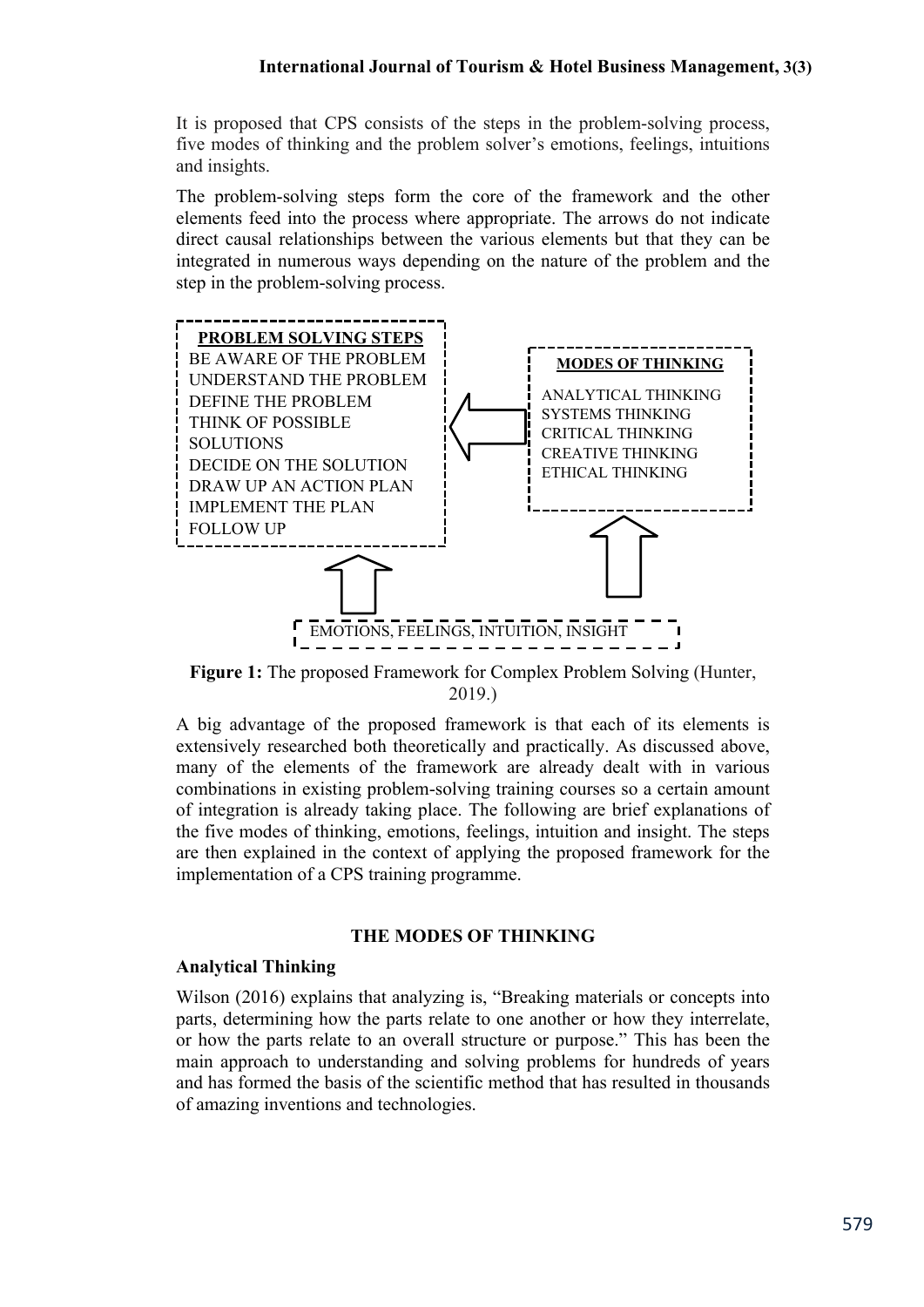# **Systems Thinking**

There are two main ways of thinking about a system: as a transformation process and as an open system. From a process point of view the main components of a system are the inputs to the system, the process that transforms the inputs, the outputs from the system, the goals of the system, the feedback of energy and information into the system and the subsystems. The subsystems work synergistically to achieve a common goal or a set of goals for the system as a whole.

Systems are open in that they constantly interact with their environment. So, to understand how a system works one also has to understand how it is affected by its environment and how it affects the environment.

# **Critical Thinking**

According to the American Psychological Association Dictionary of Psychology, critical thinking is a, "form of directed, problem-focused thinking in which the individual tests ideas or possible solutions for errors or drawbacks." Sternberg (1986) explains, "Critical thinking comprises the mental processes, strategies, and representations people use to solve problems, make decisions, and learn new concepts."

## **Creative Thinking**

The American Psychological Association Dictionary of Psychology defines creative thinking as "the mental processes leading to a new invention, solution, or synthesis in any area. A creative solution may use pre-existing elements (e.g., objects, ideas) but creates a new relationship between them. Products of creative thinking include, for example, new machines, social ideas, scientific theories, and artistic works".

In the CPS process creative thinking applies especially to the generation of ideas to solve problems, the implementation of these ideas and attempts to overcome barriers to achieving goals.

# **Ethical Thinking**

The OECD (2018) report, *The Future of Education and Skills*, states that;

"Acting ethically implies asking questions related to norms, values, meanings and limits, such as: What should I do? Was I right to do that? Where are the limits? Knowing the consequences of what I did, should I have done it? Central to this competency is the concept of self-regulation, which involves selfcontrol, self-efficacy, responsibility, problem solving and adaptability".

Furthermore, Thagard, (2010) maintains that, "Ethical thinking should be both rational and emotional. Morality requires both thinking and feeling." Which brings us to the next group of elements of the CPS framework.

## **EMOTIONS, FEELINGS, INTUITION AND INSIGHT**

## **Emotions & Feelings**

Damasio (2010), a well-known neuroscientist, maintains that emotions are automatic, unconscious physiological responses of the body to external events and conscious thoughts. Examples of these responses are changes in blood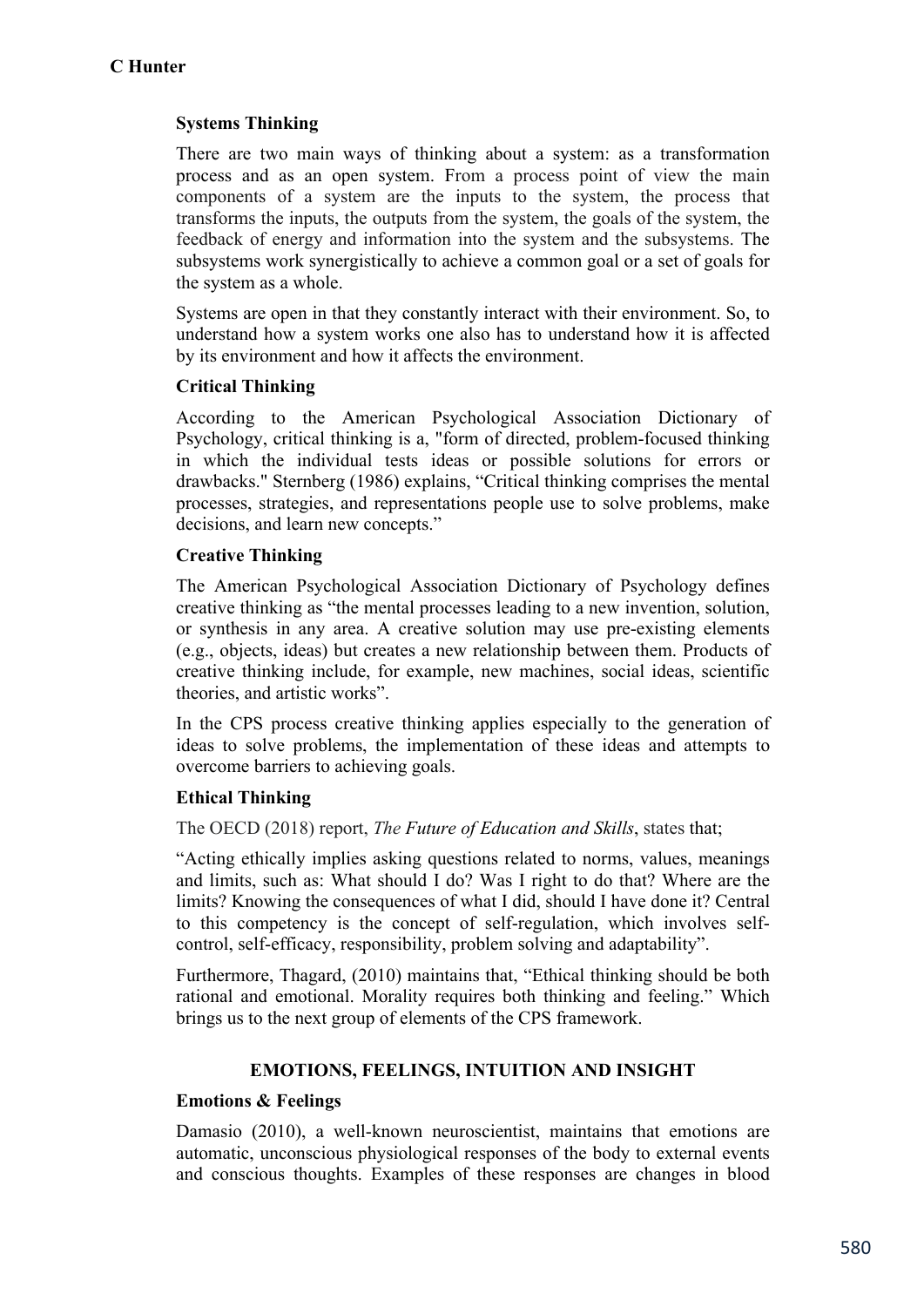pressure, pulse rate and adrenaline production. According to him, feelings are how people consciously experience these responses. He points out that there is a very strong link between a person's emotions and that person's ability to think rationally. For example, he found that if part of a person's brain that controls emotions is damaged, he or she will have difficulty in making even simple decisions, which will make it difficult for that person to solve problems. It can be concluded therefore that emotions are critical for effective decisionmaking and problem-solving.

However, Goleman (1996) points out that high levels of emotions can have a negative influence on decision making so people should achieve a balance by managing their emotions. He refers to the ability to manage one's emotions as "emotional intelligence."

# **Intuition**

Intuition is a vague feeling that something is right or wrong, or different from the usual. This feeling appears to stem from unconscious memories of what happened in similar situations. According to Kahneman (2011), people often base their decision-making on their intuition but Kahneman (2011), Meyers (2002) and Thagard (2001) point out that intuition is often flawed and should be backed up with rational thinking. Thagard calls this approach, "informed intuition."

# **Insight**

Longman's dictionary of contemporary English defines insight as, "a sudden clear understanding of something or part of something, especially a complicated situation or idea." Insight usually occurs after a period of not thinking consciously about the issue (the incubation period). Insights can be especially helpful in understanding problems and generating solutions.

# **TRAINING COMPLEX PROBLEM SOLVING SKILLS**

In the light of the substantial need for complex problem-solving skills, senior and middle managers should review their training strategies and goals to ensure high levels of employee and organizational performance. One way to do this is to regard training as a complex problem (which it is) and apply the proposed CPS framework according to the steps as explained below. Training is a complex problem as it not only involves the steps that need to be applied but also has to take into consideration numerous factors such as the organizational strategic goals, the content of the jobs, the needs and motivation of the employees, their qualifications and experience, the cost of training, production pressures, and legislation.

In relation to the CPS framework, the systems approach to training is particularly helpful. For example, learners can be thought of from a process point of view in that knowledge and guidance are inputs they receive during training, they process that knowledge and their outputs are the knowledge, skills, attitudes and values they learn and demonstrate through their performance. From a learning point of view feedback to learners is important as it helps them to adjust their knowledge and behavior.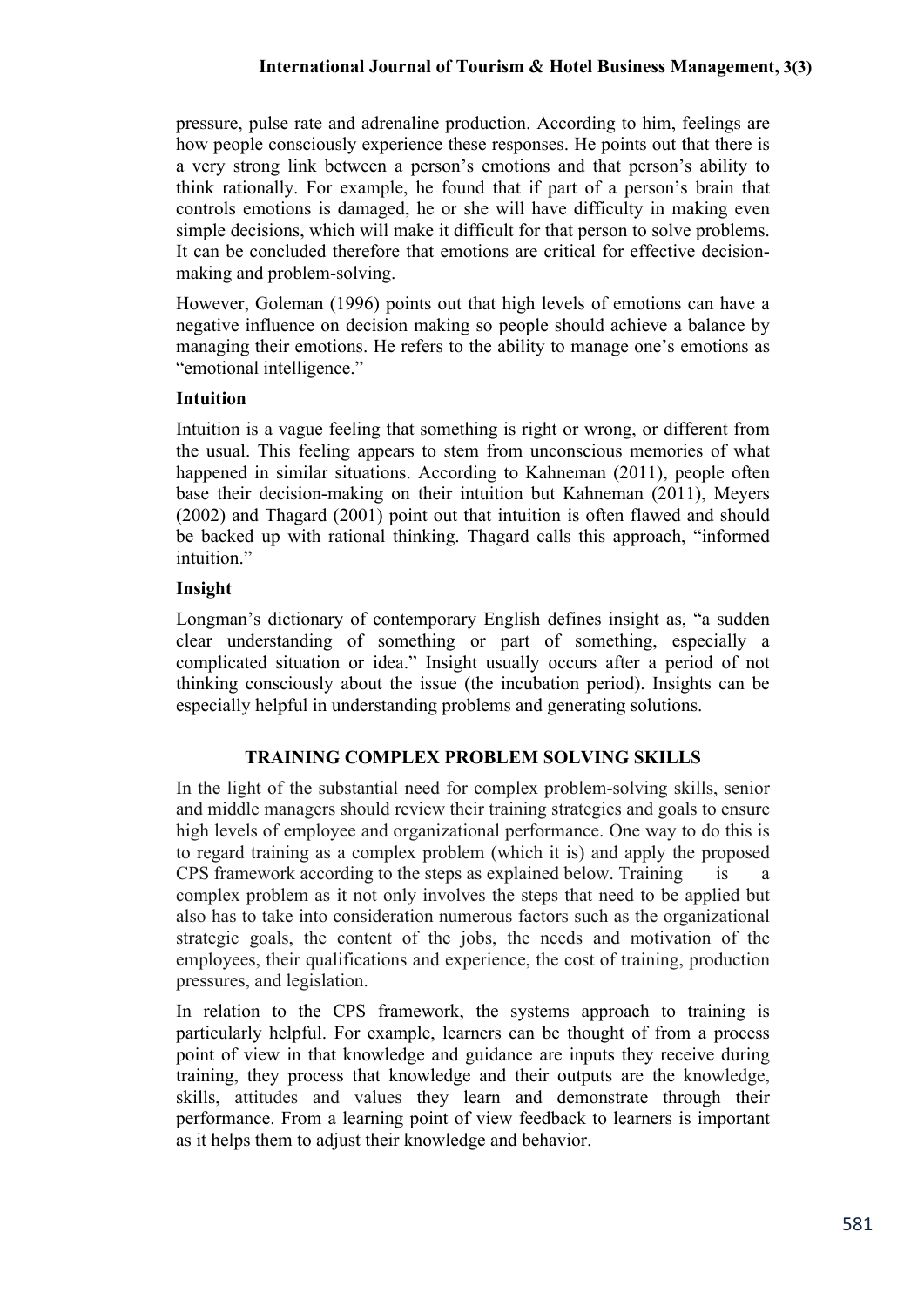Also, learners are open systems because they interact in various ways with the other learners, the facilitator, the training technology, their managers, supervisors and co-workers and this interaction can help to reinforce what they have learned during training.

#### **THE STEPS IN THE TRAINING PROCESS**

#### **Be Aware of the Problem**

Being aware that a problem exists, or might exist, in an organization means that managers have to constantly monitor what is going on in the key areas of their business, their industry and economy. This requires relevant information to determine if there are any deviations from what is normally expected, i.e., from the standards and goals.

In general, complex problems in business organizations occur when there are major changes in the business environment, especially in relation to consumer needs for products and services, competition, supply chains, communication channels, technological changes and changes in work environments. A good example of this step is that managers should be aware that a shortage of problem-solving skills could exist in their organizations especially as a result of rapid technological changes.

#### **Understand the Problem**

Assuming that managers are aware that such a problem exists in their organization they need to understand in detail where and when it exists, the extent of the skills shortfall, the causes, and the possible consequences. The problem has to be investigated in-depth and the information gathered has to be assessed in terms of whether it is factual, accurate and up-to-date.

Clearly, systems thinking, analytical thinking, and critical thinking are involved in this step but intuition and insight can also be involved when trying to determine the causes.

## **Define the Problem**

A problem is defined as the gap between the current state and the desired or goal state. In terms of a shortage of CPS skills, the actual and required CPS skills in the organization need to be determined. It is often difficult to clearly spell out the nature of the existing and desired knowledge, skills, attitudes and values (KSAVs) so a number of people usually have to be involved such as the potential trainees, their co-workers, supervisors and managers. The required KSAVs then become the goals that need to be achieved.

## **Think Of Possible Solutions**

It does not necessarily mean that training is the most appropriate solution because a more efficient and effective solution might be to change the people in the organization, such as through transfers, promotions, recruitment and selection. However, let's presume that training is the best way to solve the problem, in which case the solution could be a combination of training methods or techniques. The following are the main types of training techniques that could be considered;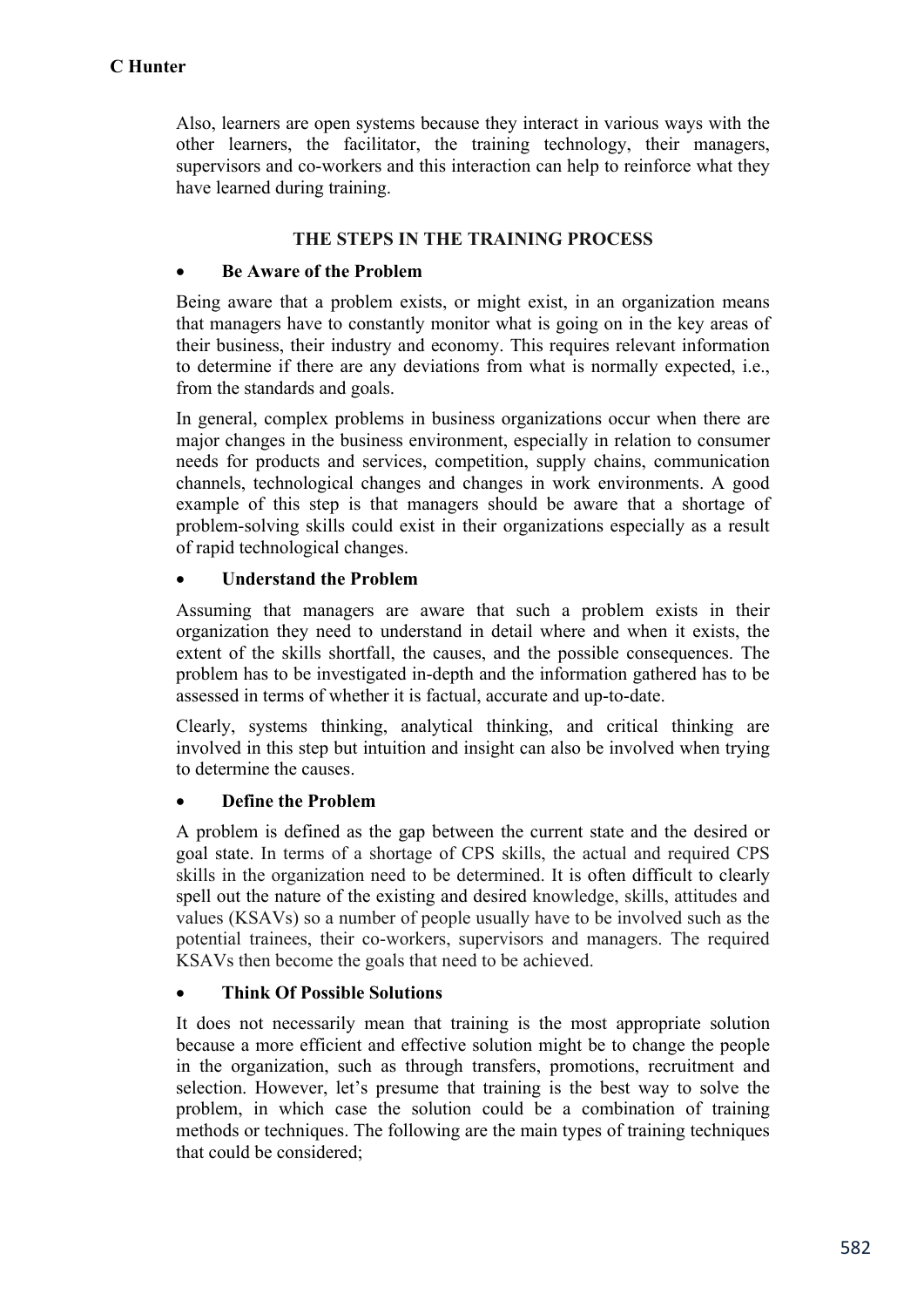# **LECTURES**

These would be used for explaining the knowledge content of the course, such as the elements in the CPS framework explained above. Lectures are generally boring so they should be interspersed with examples, Q and A sessions and audio-visual aids such as videos.

#### **GROUP DISCUSSIONS**

A good way of running group discussions is to divide the learners into subgroups of say five or six and assign problems for each sub-group to discuss. At the end of the discussions each sub-group should appoint at least one member to give a presentation on how the group dealt with their problem. The learners could then make comments and ask questions for clarification. The facilitator in this approach does not participate in the discussions but ensures that members actively participate and clarifies issues relating to the problems where necessary.

#### **CASE STUDIES**

A case study consists of a detailed explanation of a realistic problem situation and could be used to train individual learners as well as groups of learners. The learners study the case, ask questions of the facilitator if necessary and, if in groups, they discuss the problem and give presentations as explained for group discussions.

#### **BUSINESS GAMES**

Business games are similar to case studies but tend to be more practical in that the trainees become actively involved in running the business as a whole and deal with problems relating to the business. The games could be acted out in real life or could be computerized.

#### **PROJECTS**

Projects are an effective problem-solving training technique as long as the trainees are interested in and stimulated by the project. One approach is to give a group of learners a real-life problem that they can work on during their own time and communicate online with each other either as a group or individually. On completion of the project, they could be asked to explain how they have worked through the elements in the CPS framework to arrive at their conclusions.

# **ROLE-PLAYING**

In role-playing the trainees take on specific roles depending on the nature of the complex problem they are working on. For example, it could be used in a situation that involves negotiating with various parties involved in solving a problem.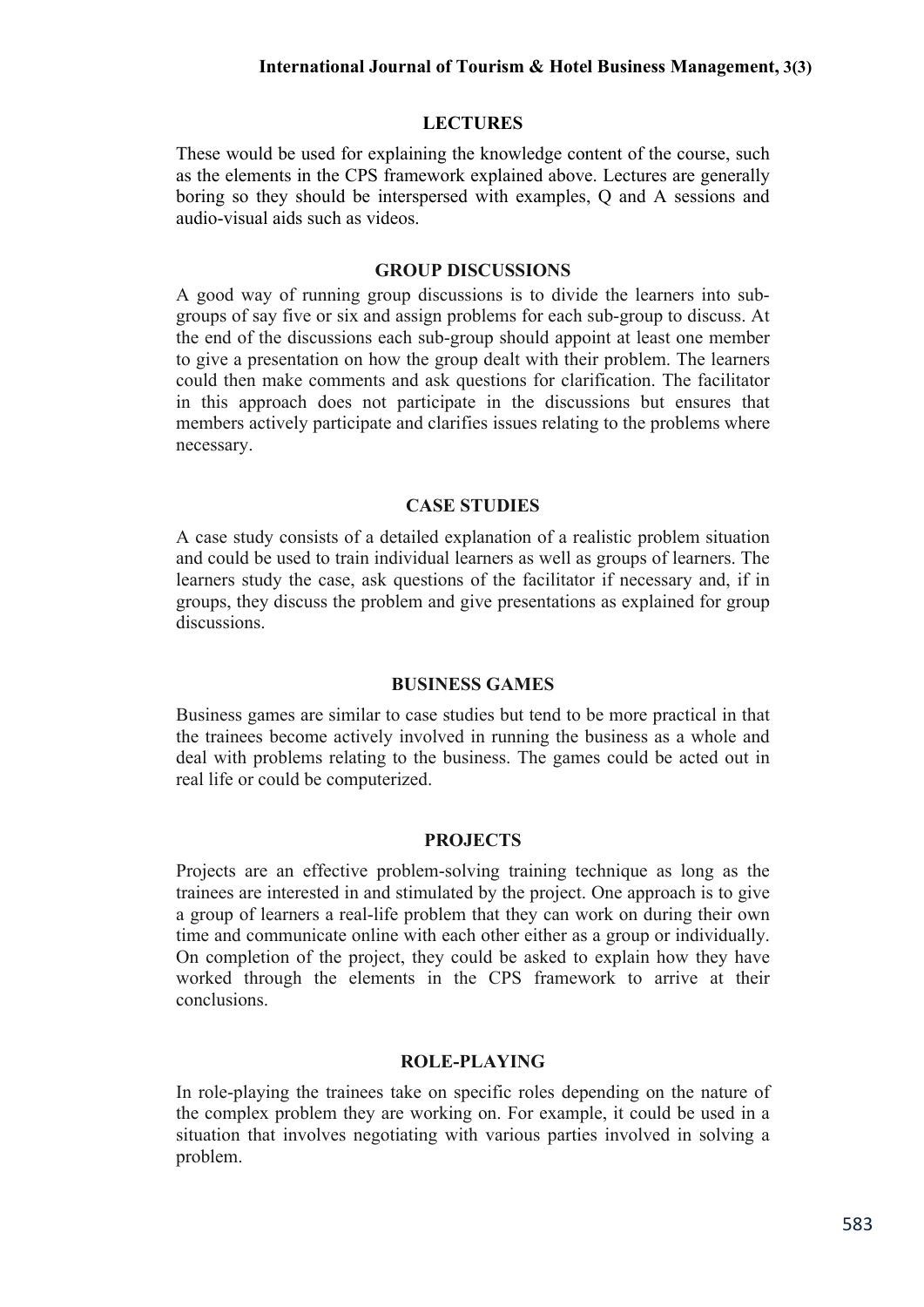# **PROGRAMMED INSTRUCTION**

Programmed instruction is usually used to convey knowledge content and consists of the following main aspects;

The learning material is broken down into self-contained and easily understood sections.

The content to be learned is presented in progressive steps of difficulty ranging from familiar to unfamiliar content.

There is frequent assessment of the learner's knowledge, which helps to ensure accurate learning.

The learners are able to check the correct answers so there is immediate feedback as to whether they are right or wrong.

Learners move through the material individually and at their own pace.

There is no instructor but there is usually a facilitator available for assisting the learners where necessary.

Regardless of whether this method is used or not, it is always advisable to start training with fairly simple problems and work up to complex problems.

# **SIMULATION**

This involves presenting the group with a problem that simulates or models a real-life situation, which they then have to deal with according to the guidelines. The problem situation could be one that physically replicates the real situation or could be a computer-based simulation (an advanced business game) of a hypothetical business such as Taylorshop, which involves hundreds of variables (Danner et al. 2011.) Taylorshop has been used mainly for researching how people solve complex problems and for assessing peoples' complex problem-solving skills but this type of simulation has the potential to be used for training purposes as well.

Leemkuil et al. (2000) present a very detailed discussion on the educational use of games and simulations for *"*solving ill-defined or wicked problems." They explain an instructional model that consists of six stages which are; describe the context of the problem, determine the constraints to solving the problem, develop case studies, decide on the knowledge base for the programme, provide an opportunity for the students to argue the various issues and finally, assess their learning.

## **Learner-controlled instruction**

In this method learners are required to investigate the topic by searching for information on their own using sources such as the Internet, libraries, company records and experts in the topic to build their knowledge of the subject.

## **Decide on the Solution/S**

In this step the training methods to be used are decided. A combination of training methods is probably the most effective for CPS training. For example, the training course could consist of;

o a video to explain the various elements of the framework,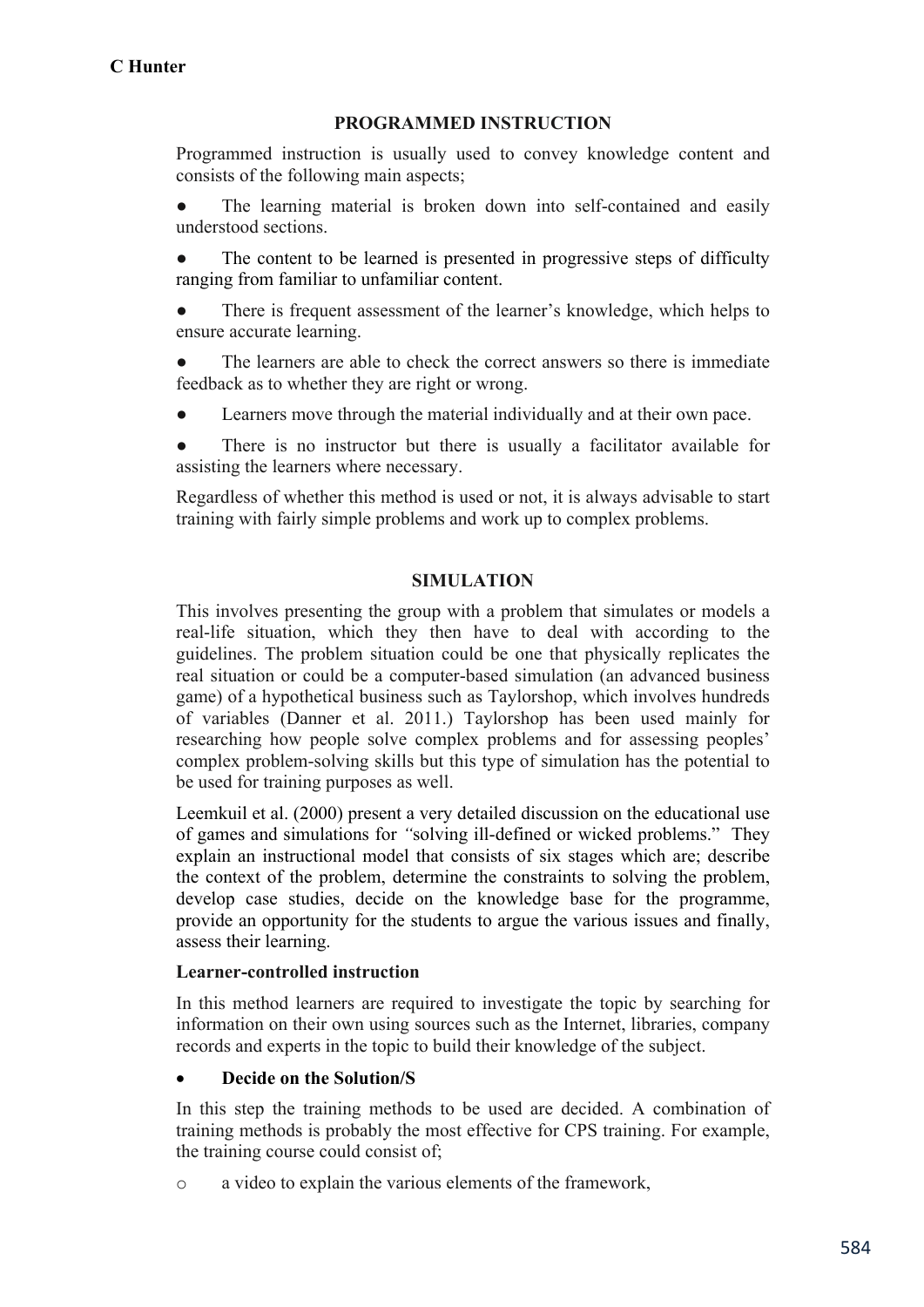- o a case study and
- o in-person, virtual or blended group discussions led by a facilitator.

# **Draw Up an Action/Training Plan**

A training plan or schedule should be drawn up indicating the venue, dates, content of each session, breaks, the audio-visual equipment needed, the duration of each session, the name of the facilitator, assessments and planned follow-up sessions.

# **Implement the Plan**

The people responsible for each aspect of preparing for and running the course should then implement the plan.

# **Follow-Up**

Follow-up is essentially checking whether the training programme is being implemented as planned and taking corrective action when necessary. Followup should take place during training (usually through assessments), at the end of the course or programme and some time (say one or two months) after the training programme to determine whether the training has resulted in improved performance. If it is found that further training is needed additional training sessions could be arranged.

# **DISCUSSION**

Although it has been well established that there is an international need for people who are skilled in solving complex problems, recent research shows that far more needs to be done to train people effectively in complex problemsolving skills. A significant number of problem-solving training courses have been on offer internationally over recent years but they tend to focus on specific aspects of complex problem-solving rather than treating it holistically by dealing with all the important aspects of CPS, such as those in the proposed CPS framework.

CPS is by definition complex, which means that adequate time needs to be allocated to training CPS. The duration of most of the courses analyzed in the training course surveys is two days, which may be adequate for teaching people to solve simple problems but it is unlikely that CPS can be trained adequately in two days. At this stage, it is not clear how much time should be allocated to CPS training courses but it is probably at least four days. The duration of a CPS course would depend on a number of factors such as the training techniques used and the capacity of the learners to absorb the concepts and develop the skills. Also, it should be kept in mind that learning a complex skill such as CPS will take a great deal of practice, which means that CPS training programmes should probably last months rather than days.

A matter of concern relating to the results of the two training course surveys is that the number of universities offering problem-solving courses decreased from 50 to 5 between 2019 and 2021. This was probably a result of the Covid-19 pandemic but hopefully when it is over universities will offer complex problem-solving programmes over an extended period.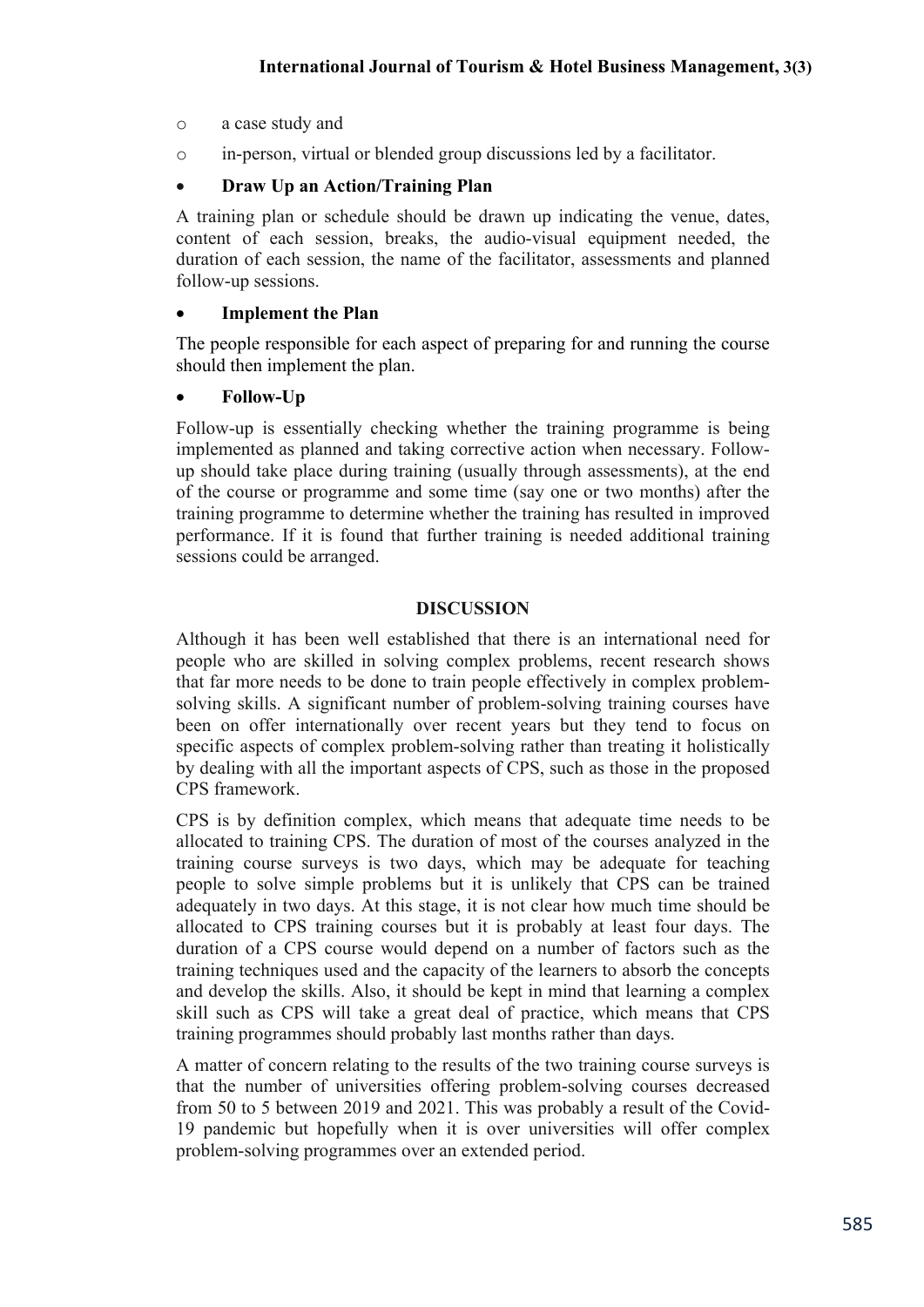#### **LIMITATIONS**

The proposed CPS framework does not claim to be all-inclusive as it does not mention aspects such as collaboration, motivation and communication but these aspects could easily be incorporated into the training of CPS.

#### **CONCLUSION**

It is clearly important that organizations investigate their need for CPS training and if they confirm that there is such a need they should design and implement effective CPS training programmes. CPS training should be a team effort involving CEOs, HR managers, training managers, line managers and possibly university academics and private training consultants. Furthermore, it is also important that a learning environment is created within the organizations so that designated employees are given the opportunity to learn CPS skills and are provided with the necessary support and encouragement to apply what they have learned.

#### **CONFLICT OF INTEREST**

The author declares that there is no conflict of interest relating to this article.

#### **REFERENCES**

American Psychological Association Dictionary of Psychology. Available online at: http://dictionary.apa.org/ Accessed June, 2019.

Bloomberg, (2016). Job Skills Report. Available online at: https://www.bloomberg.com/graphics/2016-job-skills/report/ Accessed 12 June 2019

Brookings Institute survey report,  $(2018)$ . Education system alignment for  $21<sup>st</sup>$  century skills. Available online at: https://www.brookings.edu/research/education-system-alignment-for-21stcentury-skills/ Accessed 10 June 2019

Danner, D., Hagemann, D., Holt, D.V, Hager, M., Schankin, A., Wüstenberg, S., & Funke, J. (2011). Measuring performance in dynamic decision making, reliability and validity of the Tailorshop simulation. *Journal of individual differences 32*(4), 225-233

Damasio, A. (2010). Self comes to mind. Heinemann. London.

Frensch, P.A., & Funke, J. (2014). Definitions, traditions, and a general framework forunderstanding complex problem solving. In Complex problem solving, the European perspective. Eds. Frensch, P. A and Funke, J. Psychology Press, imprint of Taylor and Francis. NY.

Goleman, D. (1996). Emotional intelligence, why it can matter more than IQ. Bloomsbury London.

Hunter, C.R. (2019). The need for and the training of complex problem-solving skills. *European Journal of Human Resource Management Studies 3*(2).

Hunter, C.R. (2020). 8<sup>th</sup> World Summit on Management Sciences (SciTech Management Sciences 2020) YouTube video presentation. Available online at: https://www.youtube.com/watch?v=Ye8ZzTsqUu0

Hewlett Foundation, (2016). 21<sup>st</sup>-Century Competencies and Their Impact: An Interdisciplinary Literature Review. Available online at: http://www7.national academies.org/bota/Finegold\_Notabartolo\_Impact\_Paper.pdf

Khaneman, D. (2011). Thinking, fast and slow. Penguin. UK.